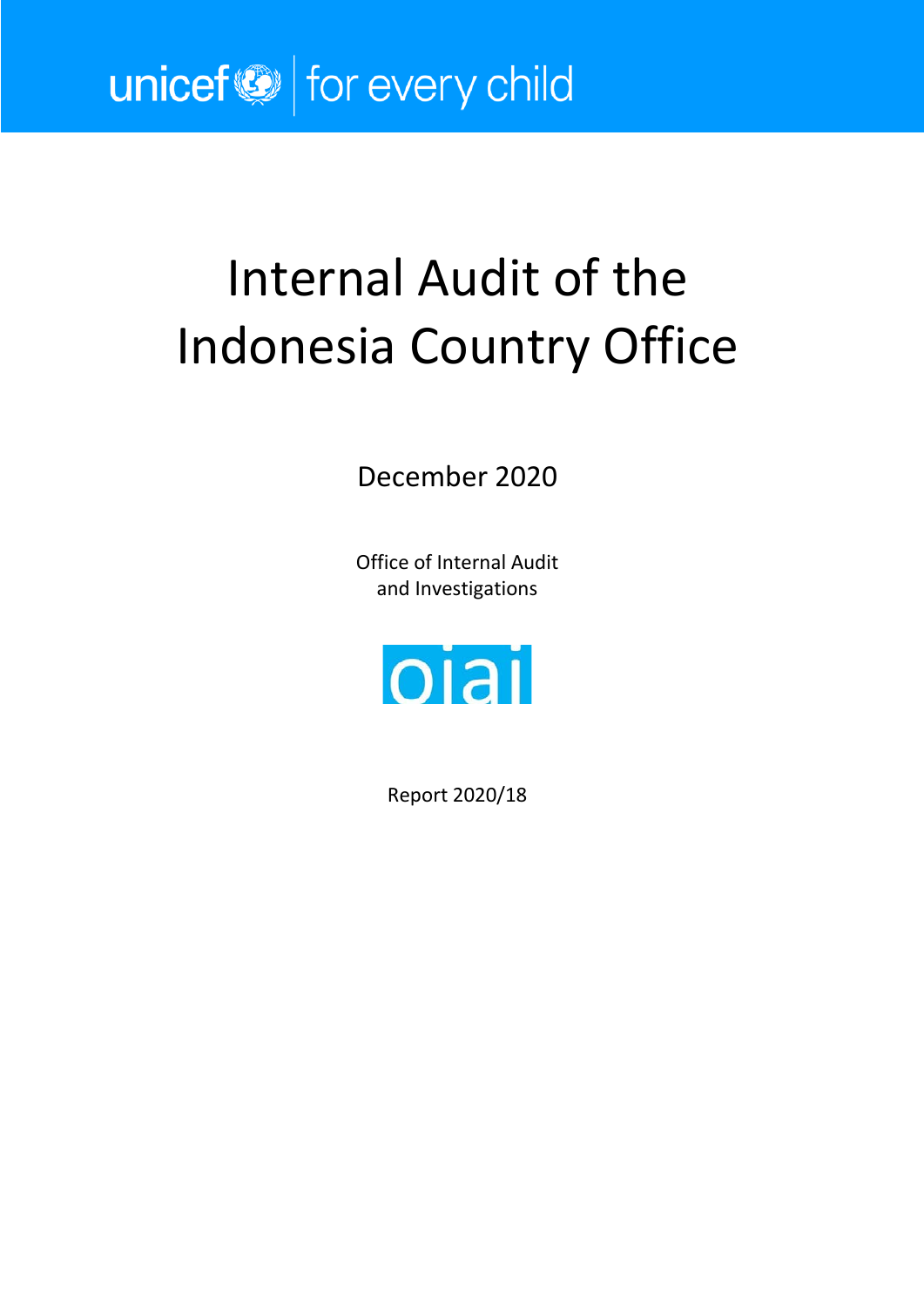## **Contents**

| Audit objective and scope                        | 3  |
|--------------------------------------------------|----|
| <b>Summary</b>                                   | 3  |
| <b>Background</b>                                | 4  |
| <b>Audit observations</b>                        | 5. |
| Management of pilot initiatives                  | 5  |
| Preparedness for emergency response              | 5  |
| Programme results formulation                    | 6  |
| Emergency programming at sub-national level      | 6  |
| Management of civil society partnerships         | 7  |
| Cash-based assistance programme                  | 7  |
| Evidence to support use of direct cash transfers | 8  |
| Quality of HACT assurance activities             | 9  |
| Management of private sector fundraising         | 9  |
| Technology for Development innovations           | 10 |
| Information availability and security            | 11 |

#### **Annex A: Methodology, and definition of priorities and conclusions 12**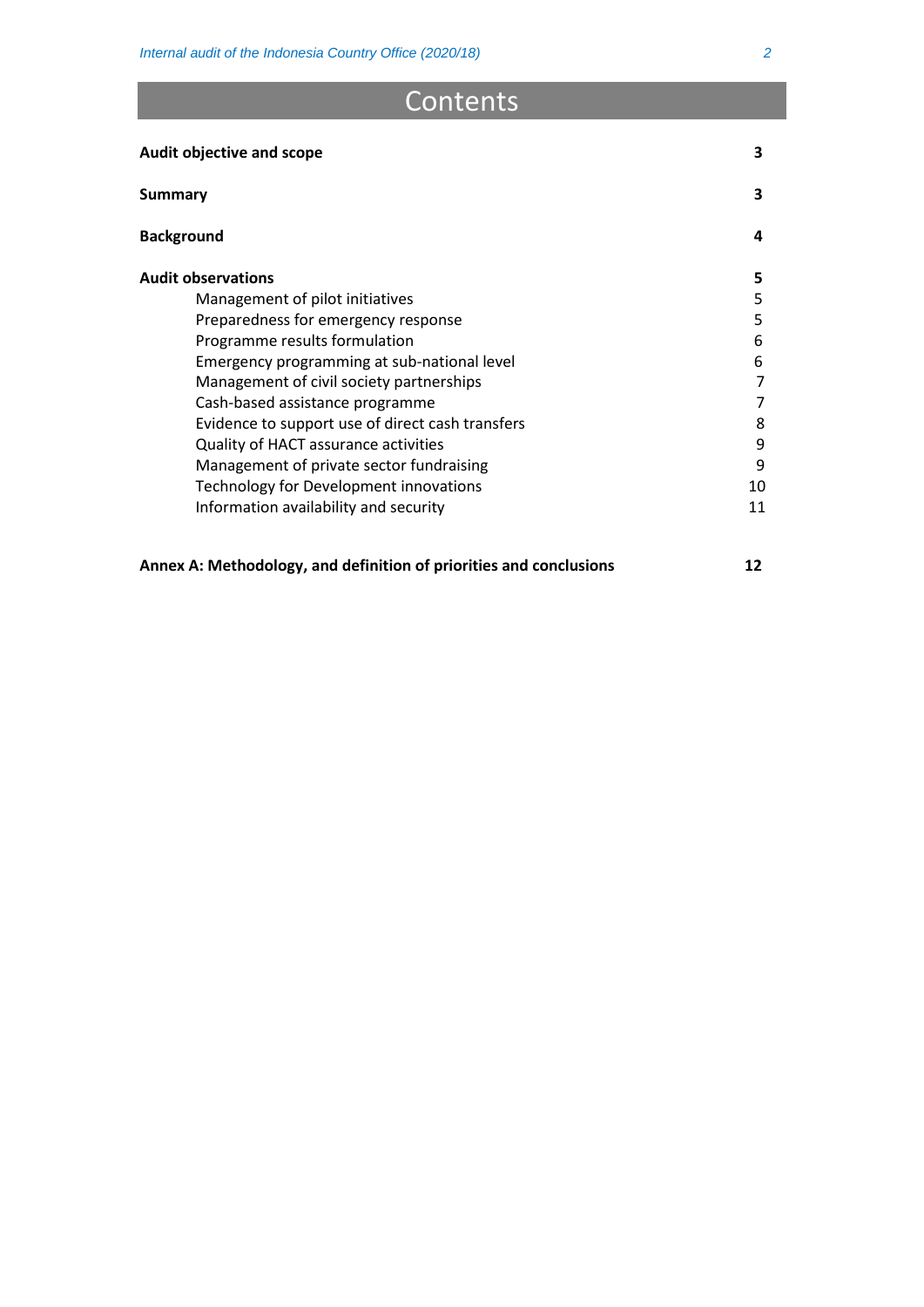# Audit objectives and scope

The Office of Internal Audit and Investigations (OIAI) has conducted an audit of the Indonesia Country Office. The objective of the audit was to provide reasonable assurance as to whether the office's governance, risk management and internal control processes over key activities were adequate and effective. The audit was conducted in October and November 2020. It covered the period from January 2019 to August 2020.

The audit sought to evaluate risks to the achievement of the office's outcomes. These risks would manifest if the office failed to establish and maintain productive working relationships with key officials at the national and subnational levels  $-$  put in place a sound staffing structure reflecting a clear understanding of the risks entailed in environment within which it works —hire and retain skilled personnel — and hire competent implementing partners and consultants and effectively oversee their work.

The audit was conducted remotely in October and November 2020 due to the COVID-19 pandemic-related global travel restrictions. Therefore, OIAI was unable to have direct interactions with the communities or inspect projects supported by the office. To reach the audit conclusions, we relied entirely on our analyses, data available in corporate systems, review of the office's monitoring processes and related reports, scanned copies of documents provided by the client and representations made to the audit team during a series of meetings held with staff, key government officials and selected implementing partners.

## Summary

The audit noted several areas that worked well. The office had maintained productive working relationships with key officials at the national and subnational levels. Overall, the office had made good efforts to scale up, through pilot projects, learning derived from studies/research. The pilot projects had been properly planned, and efficiently and effectively executed. There was a good process for allocating, tracking, and accounting for COVID-19 funds. Where necessary, the office had used the UNICEF global COVID-19 response procedures. This had contributed to rapid support to relevant authorities and procurement of needed supplies.

The office had put in place a sound staffing structure that reflected a clear understanding of the risks entailed in the environment within which it works. A proper review had been undertaken by the office and the East Asia and Pacific Regional Office (EAPRO)to put in place the staffing structure.

Consultancy contracts were awarded to vendors / individuals that possess relevant capacities to deliver set results and they had been properly vetted by the Contracts Review Committee. The contracts contained specific, measurable, achievable, relevant and timebound indicators that were used to assess the performance of the consultants. A review of the relevant documents for partnerships established with 11 CSOs noted that overall, the outcomes / outputs in the documents were aligned with the office's results framework and work plan. This provided reasonable assurance that the partnerships were required to achieve the office's outcomes.

However, the audit identified a number of areas where further action was needed to better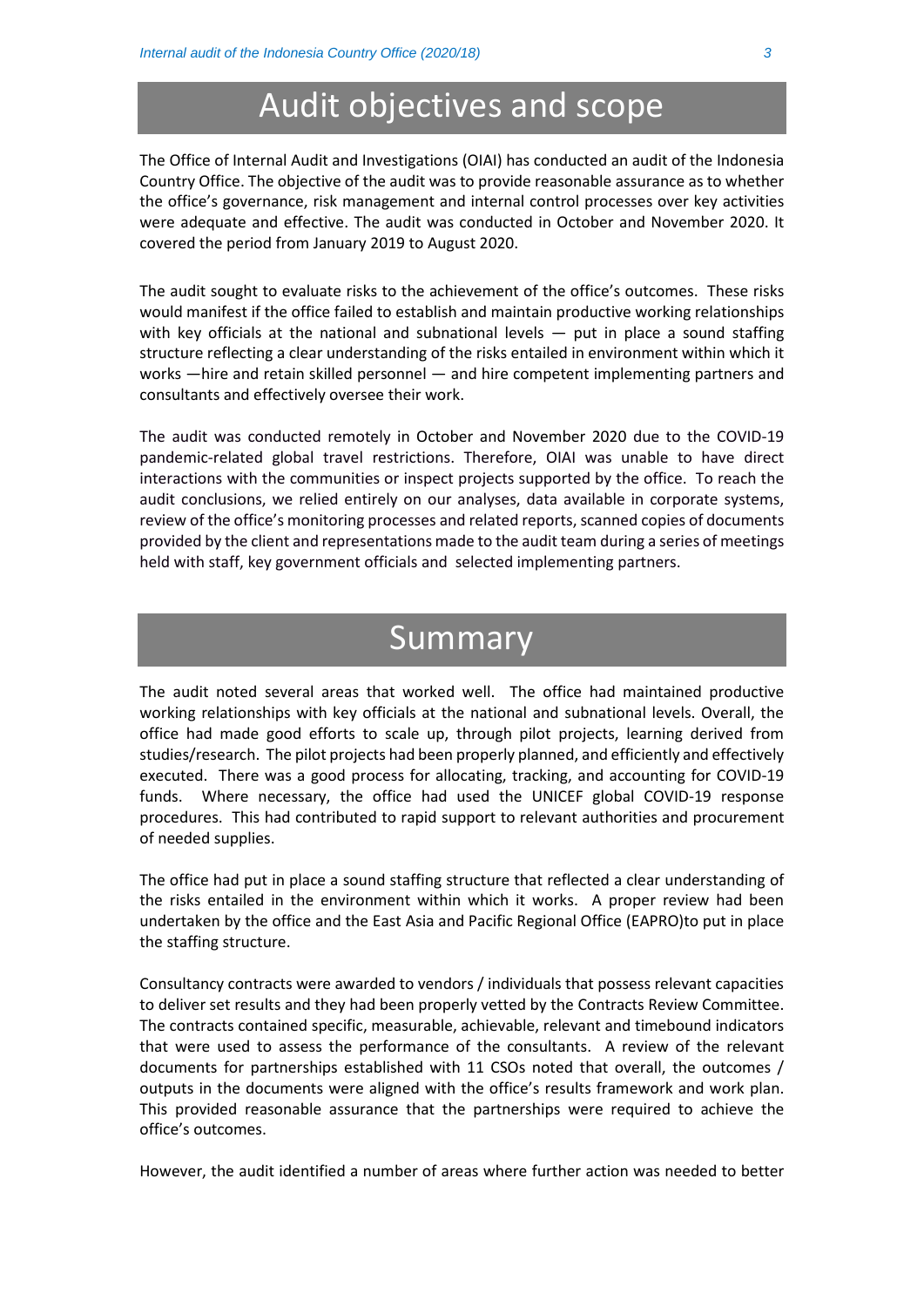manage risks to UNICEF's activities. The audit did not classify any of these as high-priority none are considered imperative to ensure that the audited entity is not exposed to high risks — failure to take any of the actions would not result in major consequences and issues. However, it did classify all seven actions identified as medium priority, meaning that they were considered necessary to avoid exposure to significant risks.

#### **Conclusion**

Based on the audit work performed, OIAI concluded at the end of the audit that, subject to implementation of the agreed actions described, the country office's governance, risk management and internal controls were generally established and functioning during the period under audit. The country office, with the support of the EAPRO, and OIAI intend to work together to monitor implementation of the measures that have been agreed.

# Background

#### **The UNICEF country programme**

Indonesia being an upper middle-income country, the Executive Board approved the 2016- 2020 programme of work for the office with a focus on upstream activities – these were activities carried out and supported by the office to generate and use appropriate evidence to help steer public policies, strategies and financing towards the progressive realization of children's rights in the outcomes in the table below. The approved budget for the programme was US\$ 146 million of which \$26 million was regular resources. The office raised more than 80 percent of the approved budget or \$120 million from its own public and private sector fundraising operations. In 2019, the office raised US\$9.4 million (2020 estimate US\$9 million) from its private sector fundraising operations -the balance was raised from governments and other non-private sector sources.

In addition to implementing the 2016-2020 country programme, the office had mobilized resources and helped the country respond to and cope with the aftermath of the earthquakes that took place in 20[1](#page-3-0)8. These earthquakes in Central Sulawesi<sup>1</sup> had affected more than 130,000 people and caused material damage of property estimated at \$910 million. At the time of the audit, it had received approximately US\$25 million (more than 90 percent) of US\$ 26 million Humanitarian appeals for Children inn Central Sulawesi and Lombok. The office had also identified a separate funding requirement of 26.3 million for COVID-19 response, of which 17.3 million (66 percent) had been received at the time of the audit.

The country office is in Jakarta. It had seven zone offices and a total of 166 posts (28 international professionals, 86 national officers, 52 general service posts). To deliver its programme of work during the period (2019-2020) covered by the audit, the office had incurred expenditures as shown in the table below.

<span id="page-3-0"></span><sup>1</sup> <https://www.humanitarianresponse.info/en/operations/indonesia/document/hct-sitrep-10-dec-2018>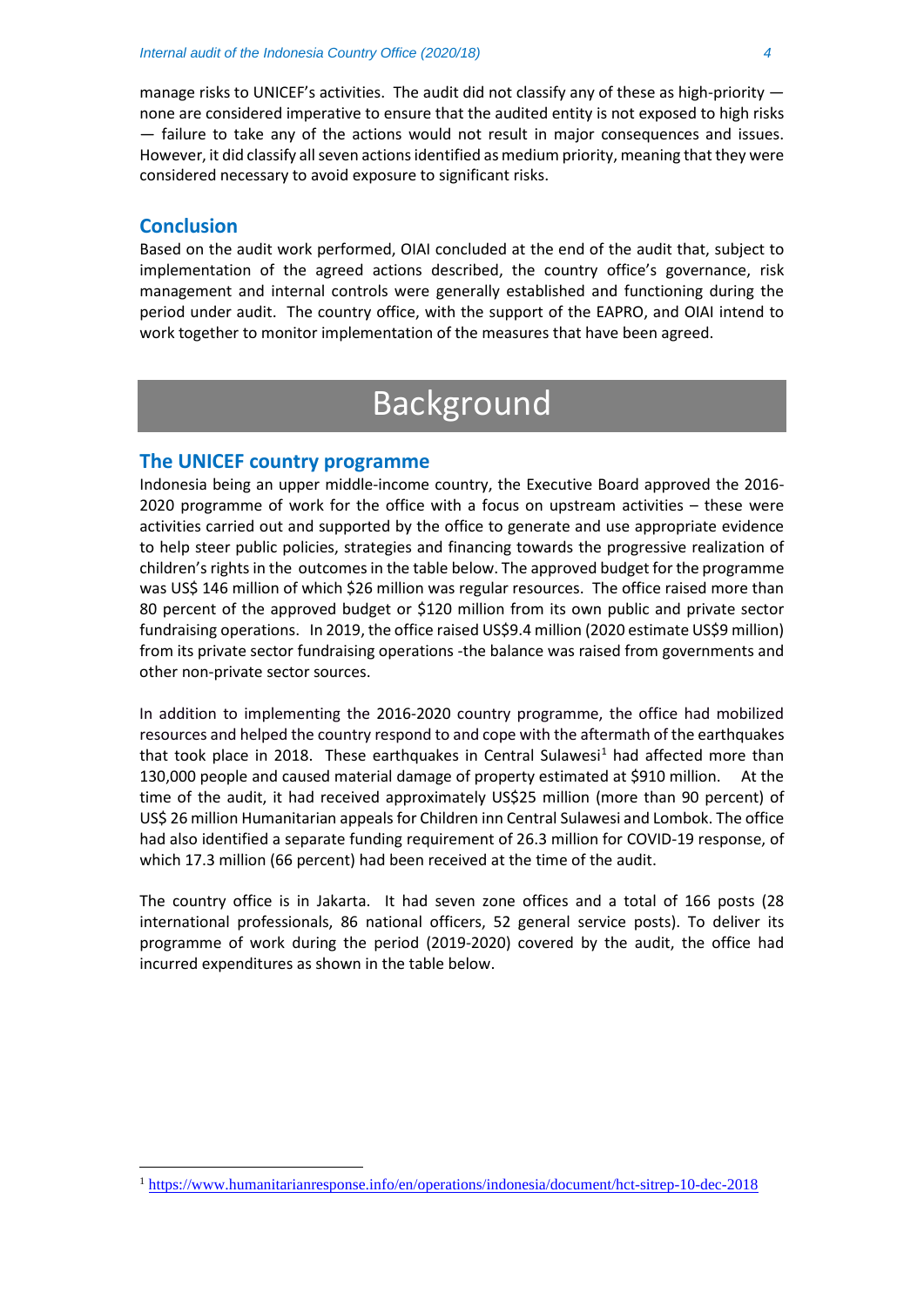**Table: 2019-2020 total expenditure by category and outcome ( in millions)** 

| Table: 2019-2020 total expenditure by category and outcome ( in millions) |                     |              |                |                 |               |              |  |
|---------------------------------------------------------------------------|---------------------|--------------|----------------|-----------------|---------------|--------------|--|
|                                                                           | <b>Implementing</b> | <b>Staff</b> | <b>Service</b> |                 |               |              |  |
|                                                                           | partners            | cost         | contracts      | <b>Supplies</b> | <b>Others</b> | <b>Total</b> |  |
| <b>Outcome</b>                                                            | (USS)               | (US\$)       | (USS)          | (USS)           | (USS)         | (US\$)       |  |
| Child survival and development                                            | 9.5                 | 8.9          | 7.9            | 7.1             | 1.9           | 35.3         |  |
| Early childhood & adolescent development                                  | 5.8                 | 2.8          | 2.5            | 2.1             | 0.4           | 13.7         |  |
| Child protection                                                          | 4.4                 | 2.1          | 1.4            | 0.1             | 0.4           | 8.4          |  |
| Programme effectiveness                                                   | 0.4                 | 2.7          | 0.8            | 0.1             | 2.6           | 6.5          |  |
| Special purpose -private sector fundraising                               | 0                   | 1.6          | 2.4            | 0.2             | 0.7           | 5.0          |  |
| Emergency preparedness & DRR                                              | 3.7                 | 0.4          | 0.6            | 0               | 0.2           | 4.9          |  |
| Com & public advocacy                                                     | 0.7                 | 1.6          | 1.7            | $\Omega$        | 0.6           | 4.7          |  |
| Social policy                                                             | 0.8                 | 2.3          | 2.0            | 0.1             | 1.0           | 6.2          |  |
| <b>Total expenditure</b>                                                  | 25.3                | 22.4         | 19.4           | 9.7             | 7.9           | 84.8         |  |
| % of total expenditure                                                    | 30%                 | 26%          | 23%            | 12%             | 9%            | 100%         |  |

## Audit observations

#### **Management of pilot initiatives**

Studies and research that result in pilot projects which are then scaled up are crucial if UNICEF is to realize its strategic objective of being a global knowledge leader on children. The office had completed 48 studies and research between 2016-2020 to generate evidence, some of which were designed to result in pilot projects, or to inform scale-up of such projects. The large majority of studies and research were to establish current knowledge around specific topics, inform programming / programme priorities or development of policy. The audit sought to determine whether pilot projects were properly planned and efficiently executed and whether there was sufficient evidence of efforts made to scale up the learning derived.

Overall, the office had made good efforts at the national and sub-national levels to scale up the learning derived from studies/research and pilot projects, which were properly planned, and efficiently and effectively executed. The office had maintained productive contacts and working relationships with relevant authorities at national and subnational levels with respect to the 12 pilot projects it had promoted in the areas of Nutrition, Education, WASH, Health and Child Protection during the 2016 –2020 country programme. In general, the pilot initiatives reviewed were reflected in sufficient detail in the workplans signed by relevant government partners. The office was keenly aware that maintaining productive contacts and working relationships with relevant authorities at national and subnational levels was crucial to securing the authorities' buy-in and support, without which the office would be unable to achieve set outcomes.

#### **Preparedness for emergency response**

The audit sought to establish whether the office had put in place appropriate preparedness actions as required by UNICEF standards to provide timely support to relevant authorities during emergencies.

The office's risk assessment in 2020 had highlighted the risk of natural hazards as high, considering the increasing number of hazards that have occurred recently. However, the office had not assessed its emergency preparedness against the Minimum Preparedness Standards and had not identified actions to address any constraints identified. The office's risk analysis on the UNICEF emergency preparedness platform (EPP) had expired on 21 April 2020 and its preparedness plan had expired on 23 October 2020; thus, they were out of date. For each hazard identified in the risk assessment, the office had not updated the EPP with its likely humanitarian implications, the capacities and constraints of the government to respond.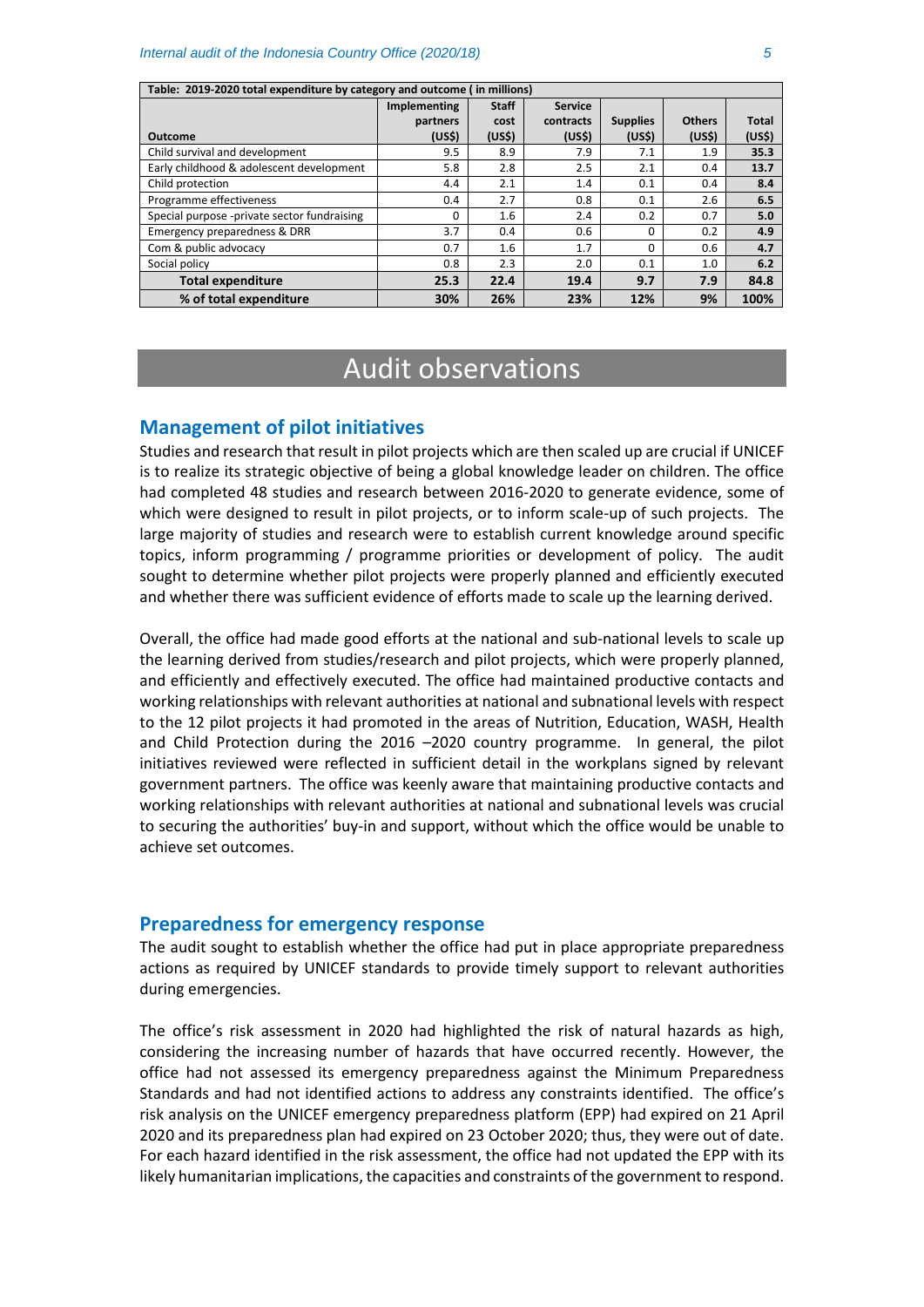The office had been selected by UNICEF New York Headquarters as one of the countries to pilot the new emergency preparedness platform to be rolled out. The audit also noted that office had been without an emergency specialist since mid-February 2020 when the EPP lapsed, but a new emergency specialist had been recruited following approval of the new office structure in September by the Executive Board, and the incumbent started in her new role in the Country Office in early November 2020.

Inadequate preparedness may result in delayed, insufficient support to relevant authorities in relieving the suffering of children and their families in case emergency events were to occur.

**Agreed action 1 (medium risk):** The office agrees to update the emergency preparedness platform and plan, ensuring that it conforms to Minimum Preparedness Standards.

Responsible staff members: Emergency Specialist Target date: December 2021

#### **Programme results formulation**

The audit sought to establish whether the office formulated its planned results and indicators to be measurable and appropriately disaggregated.

In four out of eight outcomes reviewed by the audit, the primary sources of information such as Government systems, surveys, monitoring trips, and evaluations that would be used to assess the achievement of planned results were not included in the Results Assessment Module (RAM). There was also a limited number and quality of indicators for some outcomes (such as outcomes 1, 4, 6 and 7). Additionally, the necessary gender disaggregation data was not incorporated in a Child Protection outcome.

The absence of information about the primary sources of information that would be used to assess the achievement of planned results creates the risk that planned results may not be measurable. The absence of adequate, appropriate indicators may reduce the office's ability to accurately measure and report on the achievement of its planned outcomes. Failure to disaggregate data creates the risk that some vulnerable children may not benefit from programme interventions.

**Agreed action 2 (medium risk):** The office agrees to, for the country programme starting in 2021, take appropriate measures to ensure the sources of information that would be used to assess the achievement of planned results are identified and provided in the Results Assessment Module and there are sufficient, appropriate indicators to assess achievement of all planned results.

Responsible staff members: Chief of Planning Target date: December 2020

#### **Emergency programming at sub-national level**

The audit sought to establish the extent to which the office had effectively communicated and involved relevant stakeholders, including its own staff and partners, in planning its work at sub-national level.

The Office had developed its 2019-2020 work plan in respect of its regular programme with input from appropriate authorities such as the Ministry of Planning and the Ministry of Home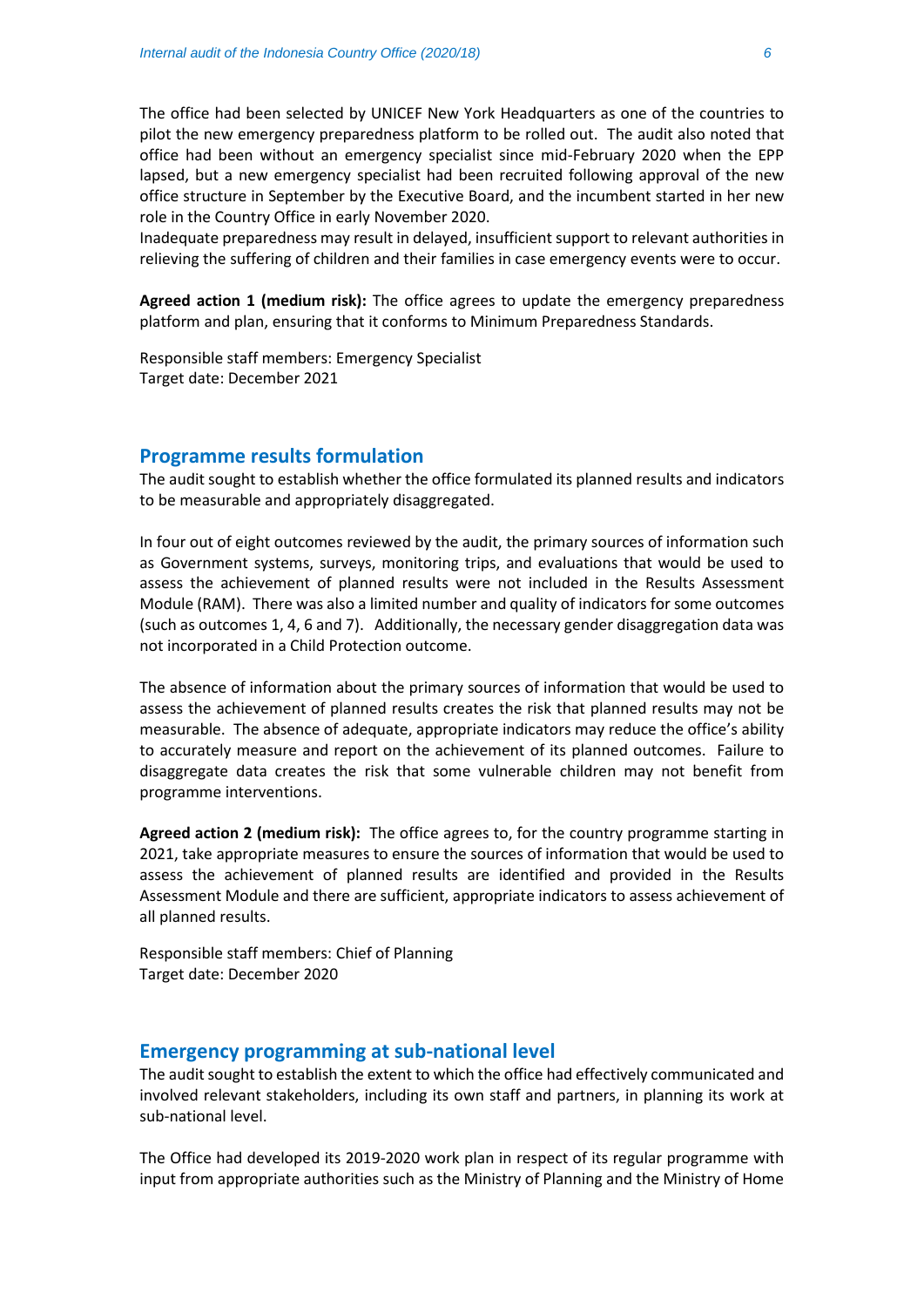Affairs. The office had worked very closely with sub-national authorities in non-humanitarian contexts in the areas of planning, implementation, and monitoring. It had worked very well with relevant sub-national authorities to address specific requests for support and when the emergency event occurred in one of its focus provinces. This level of collaboration had been crucial to the effectiveness of the office in contributing to child-friendly policies and strategies. The office was aware of this and continued to maintain a solid relationship with sub-national authorities while looking into opportunities to further improve the relationship. Regarding the latter, the office told the audit team that Standard Operating Procedures related to consultation and coordination with subnational authorities by field office staff, with the support of CO, would be specifically included in emergency preparedness and responserelated documents and reflected under the Emergency Preparedness Portal's Minimum Preparedness Standard on Humanitarian Coordination.

#### **Management of civil society partnerships**

Partnerships between UNICEF Indonesia Country Office and Civil Society Organizations (CSOs) had been critical to achieving results for children in both development and humanitarian contexts. In 2019, UNICEF had 103 implementing partners of which 86 were CSO partners and 17 were government implementing partners. The office had established a Partnership Review Committee (PRC) that was responsible to review proposals from relevant staff and make informed, objective recommendations to the Representative for approval before signing relevant Programme Documents (PDs). The audit sought to establish the adequacy and quality of oversight of CSO partnerships and related documents.

The audit team's review of the relevant documents for partnerships established with 11 CSOs noted that overall, the outcomes / outputs in the relevant PDs were aligned with the results framework and MYWP. However, in 10 instances, the office had opted for direct selection instead of an open, completive selection process.

Due to the use of direct selection process, the office missed the opportunity to increase chances for the selection of the most qualified partners and allow other partners to develop relationships and skills that could potentially benefit future UNICEF operations.

**Agreed action 3 (medium risk):** The office agrees to routinely use the open, competitive selection process to increase the scope for the selection of most qualified partners and allow other partners to develop skills that would benefit future UNICEF operations.

Responsible staff members: PRC Chair and PRC Secretary Target date: January 2021

#### **Cash-based assistance programme**

In partnership with two international non-governmental organizations (NGOs), the office had implemented three cash-based assistance CBA programmes following the earthquakes that took place at Lombok and Central Sulawesi in 2018. The budget for these CBA programmes was approximately US\$2.8 million for one NGO and approximately US\$ 0.3 million for the other NGO. The objective of the audit was to assess the management of partnerships, identification and verification of eligible beneficiaries for CBA programmes supported by the office, distribution of cash to the beneficiaries and reconciliation of the payments.

The audit found insufficient evidence of the office's direct role in ensuring that the list of beneficiaries for CBA programmes was accurate and that the office was independently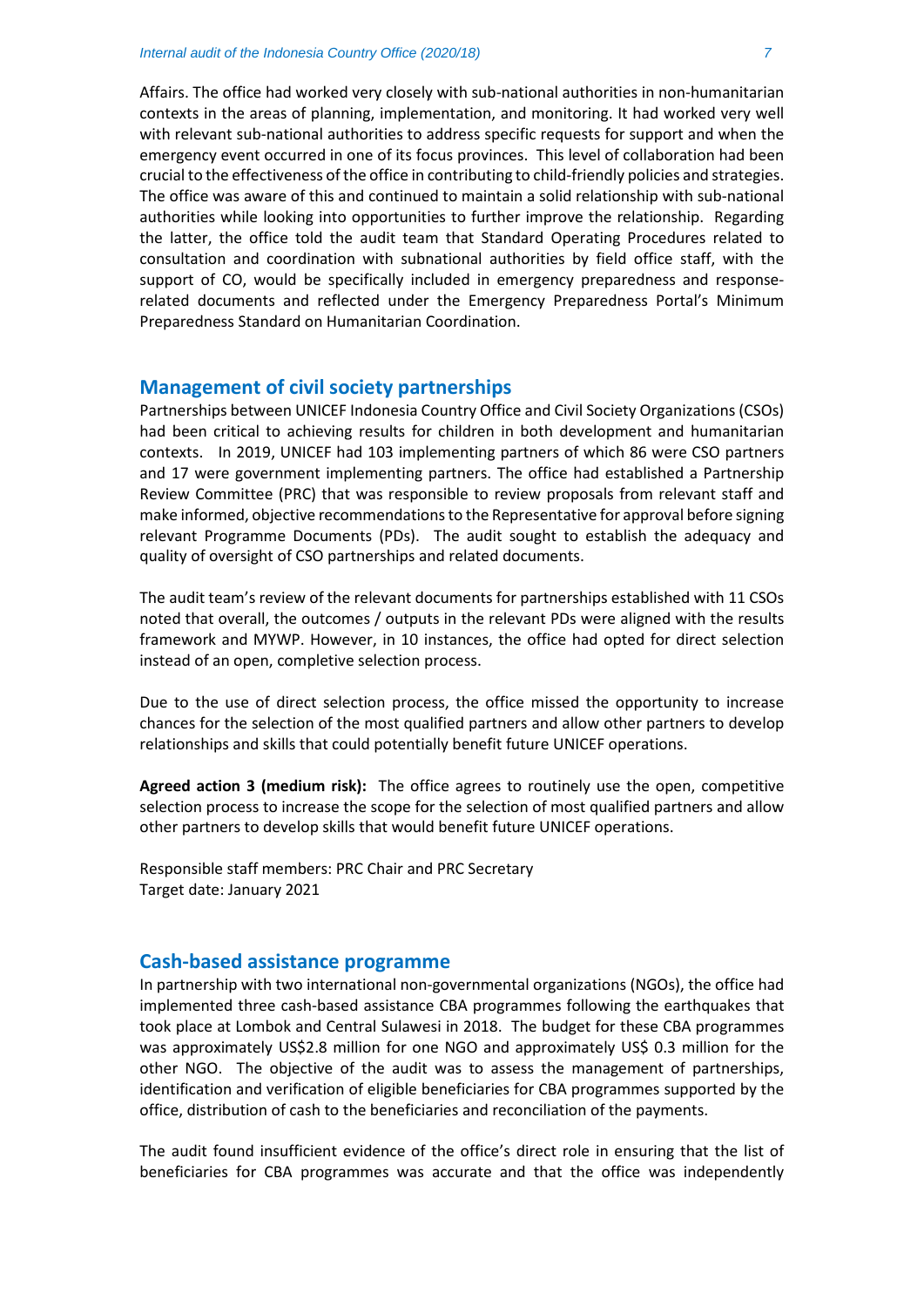confirming beneficiaries' receipt of the assistance. Under the CBA programme, the office was transferring cash to a principal partner who was in turn using its own partners – one to generate/vet beneficiaries' lists – and the other to disburse cash to the beneficiaries and also reconcile the records (signed by the beneficiaries) of actual payments to the approved list of beneficiaries.

Under the CBA programme, funds for beneficiaries were channeled through implementing partners. Therefore, the office had relied on HACT<sup>[2](#page-7-0)</sup>-related financial audits to obtain assurance that beneficiaries were indeed receiving the assistance. However, a review of the terms of reference for the HACT-related audits showed the absence of any specific requirement for the auditors to confirm the accuracy of beneficiary lists and that the authorized beneficiaries had indeed received the correct amount of assistance intended for them. It was also noted that because the HACT-related audits were often conducted up to a year after the office had transferred cash to the principal partners, the office was not obtaining timely assurance on use of funds transferred to the partners.

OIAI noted that HACT-related audits only covered the principal partners and the requirement did not extend to sub-implementing partners. While the principal partners had required audits of the sub-partners, there was no evidence that the office was making sure the subpartners had, in fact, been audited.

Failure to obtain timely and adequate assurance in respect of cash-based assistance creates the risk that the office may be unable to timely detect and take appropriate corrective action in respect of inappropriate or fraudulent use of cash-based assistance. This may also create a reputational risk for the organization if eligible beneficiaries did not receive their cash assistance or cash assistance was diverted to ineligible persons.

**Agreed action 4 (medium risk):** The office agrees to conduct a comprehensive risk assessment and develop a risk mitigation plan for subsequent cash transfer initiatives, as well as carry out an end-to-end audit of the cash-based assistance programmes implemented in 2019 and 2020.

Responsible staff members: Chief of Social Policy, Chief of Kupang field office and Adaptive Social Protection Specialist Target date: July 2021

#### **Evidence to support intended use of cash transfers by partners**

From January 2019 to September 2020, the office transferred U\$25 million to implementing partners, including U\$23 million in advances and U\$2 million in reimbursements for activities already implemented by the partners. Approximately, US\$21 million of the advances were made to CSOs and US\$4 million to government implementing partners. The audit sought to establish whether there was sufficient evidence that implementing partners had used the funds transferred to them for intended purposes as duly vetted and approved by the office.

UNICEF offices use Partnership Review Committees (PRCs) to vet programme documents and programme cooperation agreements developed by their staff in consultation with potential partners. These documents typically include the specific activities and related budgets to be implemented by the partners. Once established, partners submit requests for funds to

<span id="page-7-0"></span> $2$ To obtain assurance on the proper use of cash transfers to partners, UNICEF and some other UN offices use the Harmonized Approach to Cash Transfers (HACT). This is a risk-based approach.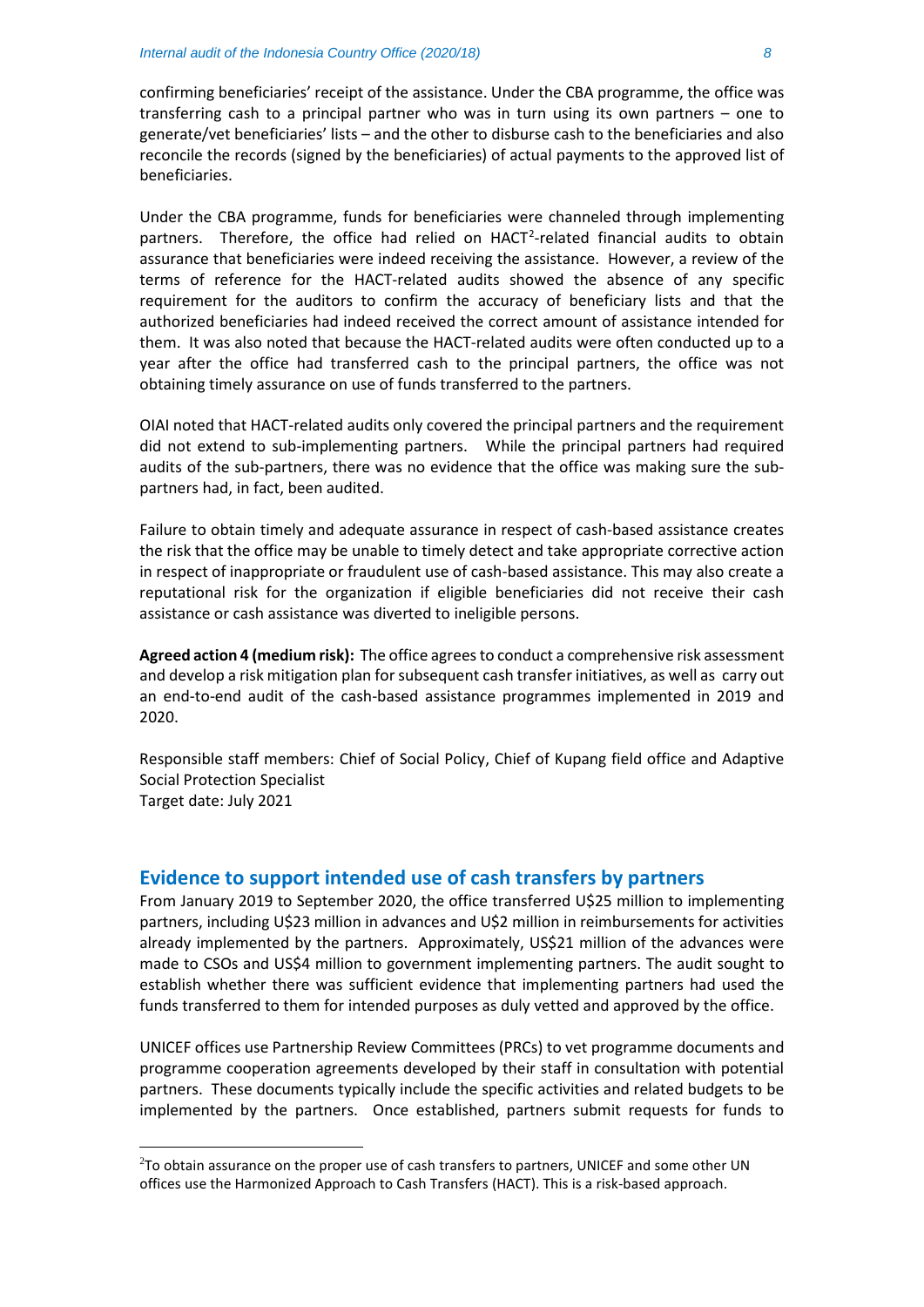implement specific activities and the financial reports on the use of the funds – the requests and financial reports are typically contained in UNICEF-specified form called FACE (Funding Authorization and Certification of Expenditure) forms.

In general, there was sufficient evidence that implementing partners had used the funds transferred to them for intended purposes as duly vetted and approved by the office. In reviewing a sample of 20 Face Forms, the audit noted only two isolated instances where the progress reports attached to the FACE Forms did not contain reasons why certain activities were not completed as planned. For example, in one instance, there were eight constrained activities; however, the report did not include analyses and explanation of the relevant challenges.

#### **Quality of HACT assurance activities**

To obtain assurance that partners had used resources for the intended purposes and implemented activities as agreed, offices conduct assurance activities including spot checks and programmatic visits. Offices also do commission independent financial audits of certain partners. The objective of our audit was to verify that assurance activities were adequately planned and executed.

The office had complied with UNICEF requirement for scheduling a limited number of assurance activities using specific criteria. In accordance with these requirements, for 2020, the office had scheduled 52 spot checks – at the time of the audit, it had completed 22 and initiated an additional 21. The office had also complied with UNICEF COVID-19 procedures to conduct a limited number of assurance activities, with a focus on high-risk partners. However, a review of a sample of five out of 22 spot checks and nine out of 75 programmatic visit reports indicated the need for further improvement to ensure the adequacy of the assurance activities.

- In four programmatic visit reports, there was no evidence the office had confirmed the progress of the activities against the set targets.
- In four other reports, the office did not describe the specific challenges and opportunities to implementation of agreed activities even though the activities had been delayed.
- Two spot check reports reviewed were finalized at least 5 months after the check was conducted.

If the assessment of progress in the implementation of planned activities are not consistently reflected in the relevant monitoring reports, there is the risk that some planned activities may not be implemented as agreed. Further, if spot check reports are not promptly completed, there is the risk the office may fail to take prompt corrective actions. These would also result in waste of financial resources and reputation risk to UNICEF.

**Agreed action 5 (medium risk):** The office agrees to implement appropriate measures to ensure consistently high quality of assurance activities.

Responsible staff members: Chief, Planning and Finance Specialist Target date: March 2021

#### **Management of private sector fundraising**

The Indonesia Private Sector Fundraising (PSFR) team reported increased gross revenue from PSFR activity from US\$7.2 million in 2017 to US\$ 8.0 million in 2018 and to US\$9.4 million in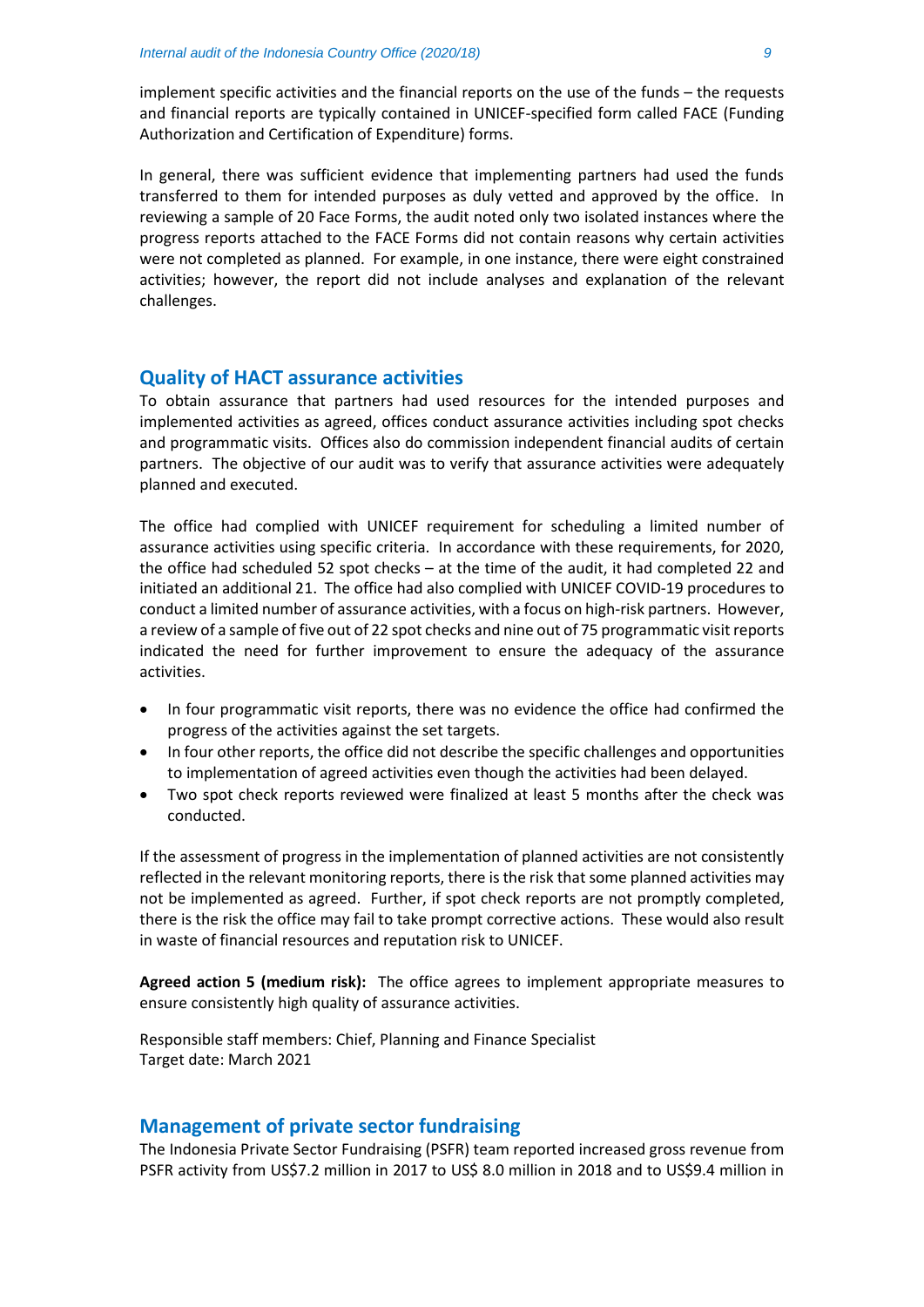2019. The main contributor was the steady increase in the number of pledge donors and new donors recruited through Face-to-Face (F2F) channel, followed by telemarketing and digital streams. The office had outsourced part of the F2F operation. It also had an in-house F2F team in 2020 to reduce any over-reliance on the F2F external agencies. The audit sought to review the office's PSFR operational processes and monitoring mechanism focusing on the F2F channel and noted the following.

The audit noted that the office awarded the contract to the most competitive bidder following the vetting and recommendation of the contract review committee. The contract contained specific, measurable, achievable, relevant and timebound (SMART) indicators that were used to assess the performance of the consultants. Overall, PSFR operations were well managed. As required by national banking regulations, the contractor had used a paper-based pledge form to collect credit card information and signatures of donors, which were then uploaded into UNICEF's corporate system, ensuring accurate recording of the revenue generated.

However, the audit noted that controls over the forms could be improved. For example, the office had allowed the contractor to retain the form up to six months and subsequently send them to an archiving company contracted by the office. The archiving company is supposed to dispose of the forms after five years which was to be witnessed by the office as per contract. In OIAI's view, this retention period is too long as it is not in line with good business practice which requires immediate destruction of such evidence after the relevant information had been recorded in a secure UNICEF system. The audit was provided with no business reason for maintaining the forms for an extended period. Neither did it provide the audit with evidence to show that the office had in fact witnessed the archiving company's disposal of the forms containing donors' personal information. The audit also noted that whereas each form had a unique serial number, there was no evidence that a completeness check was conducted when the office received pledges from the contractor. Neither was such a check performed before the forms were stored and subsequently sent to the archives by the contractor.

Lack of sequential check on paper forms used by the office and lack of evidence of disposal of paper forms by the archiving contractor creates the risk of unauthorized access to personally identifiable information of donors.

**Agreed action 6 (medium risk):** The office agrees to implement appropriate measures to strengthen controls over the form with donors' personal information it captures.

Responsible staff members: Chief of Private Sector Fundraising team Target date: June 2021

#### **Technology for development (T4D) innovations**

Fostering innovation is a key change strategy of the UNICEF Strategic Plan. The office had taken full advantage of this, and had piloted, scaled-up, handed over to Government, and/or discontinued at least 45 innovative T4D initiatives during 2018 -2020. The audit sought to establish that the office had appropriate arrangements for the review and oversight of T4D innovations.

The office had not formalized the governance over T4D initiatives. Neither had it developed standard procedures that would be followed by programme sections implementing T4D initiatives. A good mechanism should include subject matter experts from the office's programme sections and ICT and implementing partners/consultants. A regional peer review mission in February 2020 had recommended a governance and socialization process for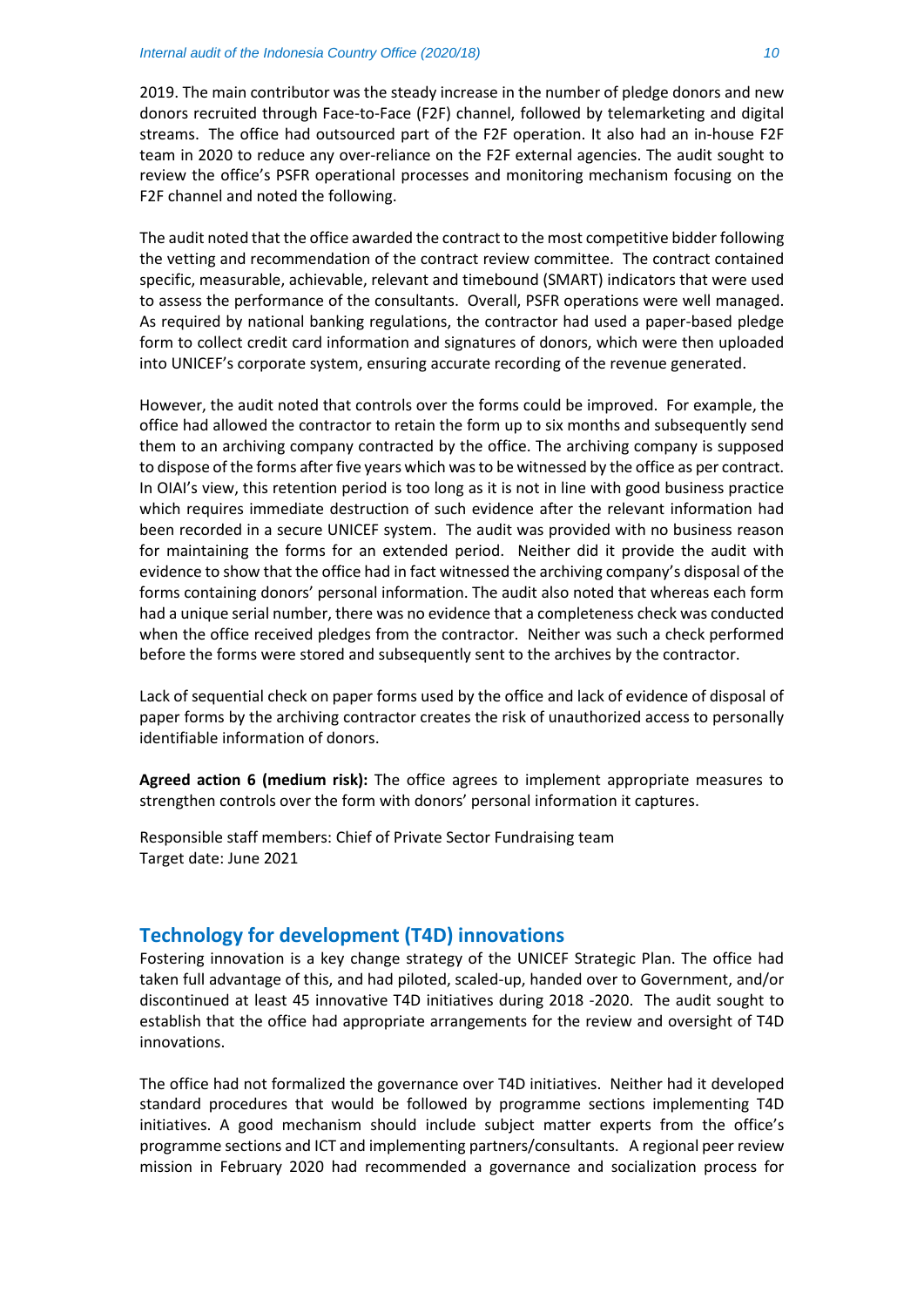innovative T4D initiatives in the office. It also recommended that the office raise funds for innovative T4D initiatives and integrate relevant innovations into work plans. It was still too early at the time of the audit for implementing the recommendations as OIAI noted that the office was dealing with the competing priorities related to COVID-19.

#### **Information availability and security**

Due to the Covid-19 pandemic, there has been an exponential increase in teleworking. This dramatic shift in work modality can create heightened vulnerabilities due to an increase in the remote accessing of sensitive information and communication systems. The audit sought to establish that the office had appropriate arrangements in place to protect the sensitive information and ensure uninterrupted availability of critical information to guide the effective delivery of results for children.

While the office was aware of the need to proactively secure sensitive information from unauthorized access, it was not generating and reviewing relevant reports about potential viruses on office computers/servers or unauthorized devices connected to its network. Further, the office had not performed scenario and stress tests of its disaster recovery plans and information security review of its fundraising website to reconfirm that it is robust enough to detect/address any unauthorized attempts to access the website. The Payment Card Industry (PCI) certificate needed by the Payment gateway vendor to obtain and process credit card information of donors expired in July 2018. The office had not obtained a valid certificate from the payment gateway vendor at the time of the audit.

An unauthorized device that is connected to the network can become the entry point for a virus that can spread very quickly and result in loss of critical information. Failure to test the disaster recovery plans may result in the office not taking appropriate corrective actions so that it is well prepared to promptly resume operations in the event of disasters. Unauthorized access to the fundraising website and failure to maintain / obtain up-to-date PCI certificate from payment gateway vendor may create a reputation risk or penalties, which may result in loss of revenue.

#### **Proposed action 7 (medium risk)**: The office agrees to:

- i. Monitor the networks for any unauthorized devices, run anti-virus and other reports;
- ii. Prepare and test its disaster recovery plans and take appropriate corrective actions;
- iii. Perform periodic information security review of its fundraising website; and
- iv. Renew obtain a valid PCI certificate from the payment gateway vendor.

Responsible staff members: Chief of Private Sector Fundraising team and ICT Specialist Target date: March 2021 and ongoing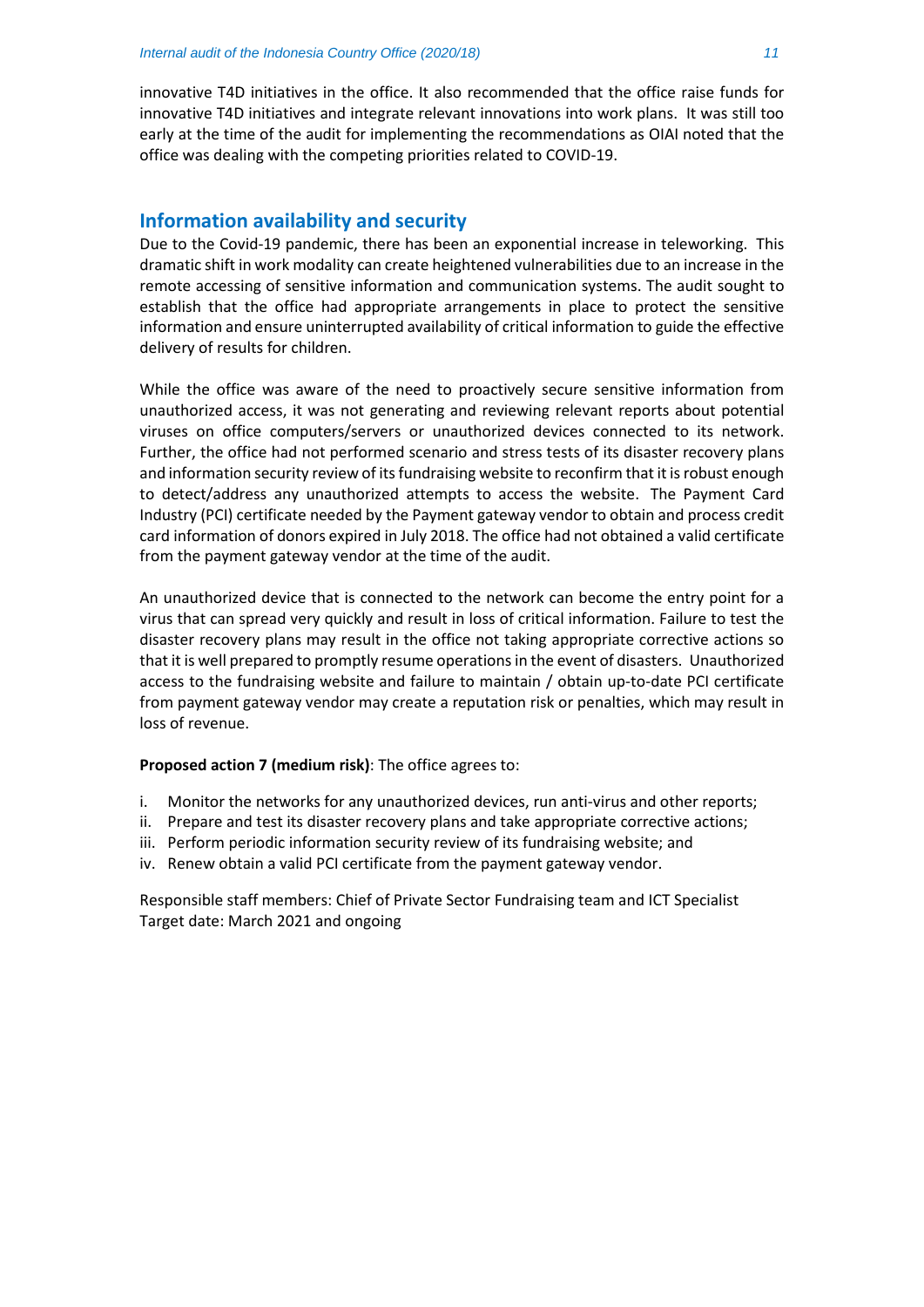## Annex A: Methodology, and definitions of priorities and conclusions

The audit team used a combination of methods, including interviews, document reviews, testing samples of transactions. It also visited UNICEF locations and supported programme activities. The audit compared actual controls, governance and risk management practices found in the office against UNICEF policies, procedures and contractual arrangements.

OIAI is firmly committed to working with auditees and helping them to strengthen their internal controls, governance and risk management practices in the way that is most practical for them. With support from the relevant regional office, the country office reviews and comments upon a draft report before the departure of the audit team. The Representative and their staff then work with the audit team on agreed action plans to address the observations. These plans are presented in the report together with the observations they address. OIAI follows up on these actions and reports quarterly to management on the extent to which they have been implemented. When appropriate, OIAI may agree an action with, or address a recommendation to, an office other than the auditees (for example, a regional office or HQ division).

The audit looks for areas where internal controls can be strengthened to reduce exposure to fraud or irregularities. It is not looking for fraud itself. This is consistent with normal auditing practices. However, UNICEF's auditors will consider any suspected fraud or mismanagement reported before or during an audit and will ensure that the relevant bodies are informed. This may include asking the Investigations section to take action if appropriate.

The audit was conducted in accordance with the International Standards for the Professional Practice of Internal Auditing of the Institute of Internal Auditors. OIAI also followed the reporting standards of International Organization of Supreme Audit Institutions.

### Priorities attached to agreed actions

- **High:** Action is considered imperative to ensure that the audited entity is not exposed to high risks. Failure to take action could result in major consequences and issues.
- **Medium:** Action is considered necessary to avoid exposure to significant risks. Failure to take action could result in significant consequences.
- **Low:** Action is considered desirable and should result in enhanced control or better value for money. Low-priority actions, if any, are agreed with the countryoffice management but are not included in the final report.

### **Conclusions**

The conclusions presented in the Summary fall into one of four categories:

#### *[Unqualified (satisfactory) conclusion]*

Based on the audit work performed, OIAI concluded at the end of the audit that the control processes over the office were generally established and functioning during the period under